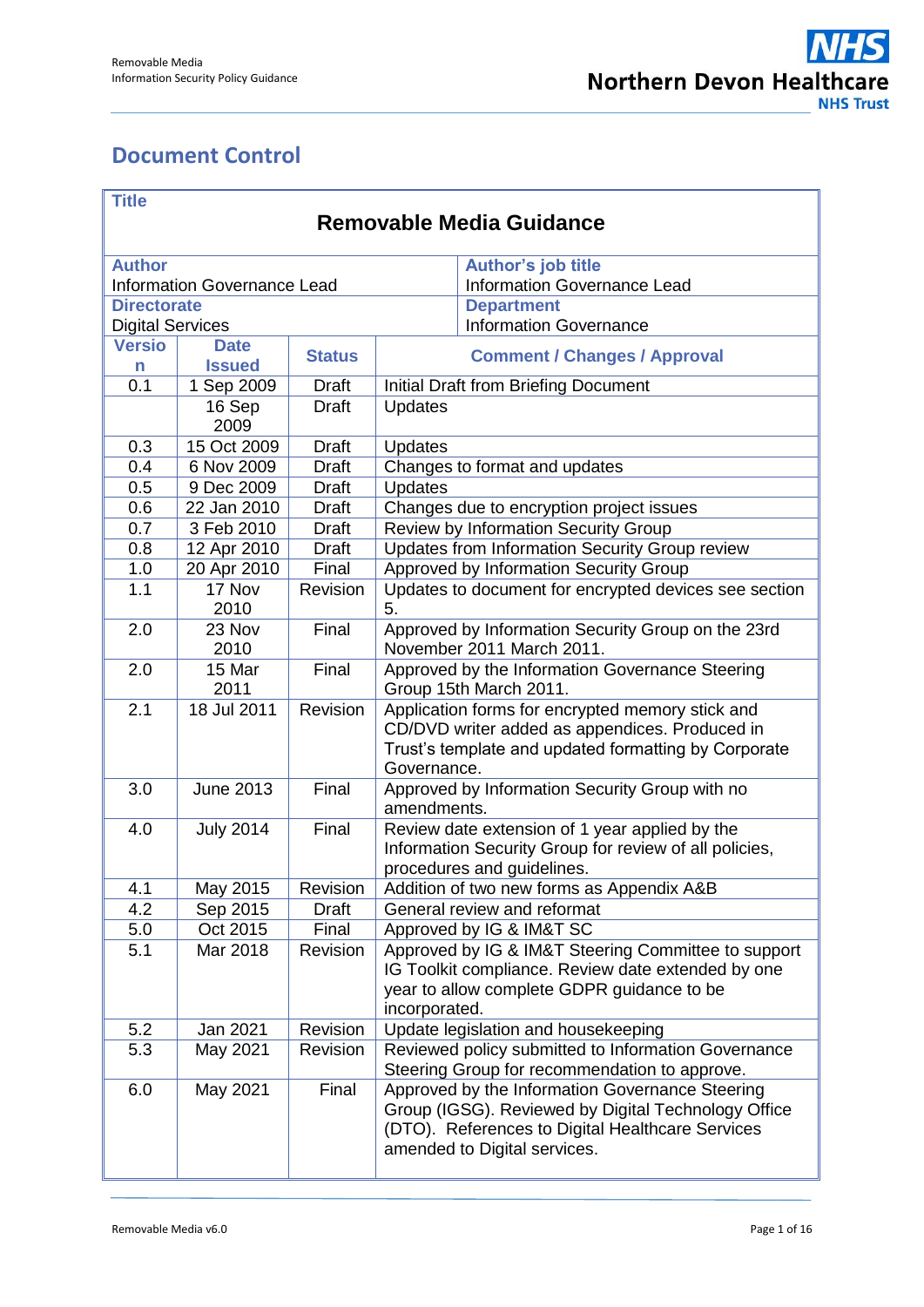| <b>Main Contact</b><br><b>Information Governance Lead</b><br><b>Information Governance Department</b><br>23 Castle Street<br><b>Barnstaple</b><br><b>EX31 1ET</b><br><b>Lead Director</b><br><b>Chief Information Officer</b><br><b>Superseded Documents</b>  |  | Tel: Direct Dial -<br>Email: ndht.informationgovernance@nhs.net |                                                                                                                            |  |  |  |
|---------------------------------------------------------------------------------------------------------------------------------------------------------------------------------------------------------------------------------------------------------------|--|-----------------------------------------------------------------|----------------------------------------------------------------------------------------------------------------------------|--|--|--|
| <b>Issue Date</b><br><b>Review Date</b><br>May 2021<br>May 2024                                                                                                                                                                                               |  |                                                                 | <b>Review Cycle</b><br>Three years                                                                                         |  |  |  |
| <b>Consulted with the following stakeholders:</b><br>Systems Managers and Department Heads across the Trust<br>$\bullet$<br><b>SIRO</b><br>$\bullet$<br><b>Chief Information Officer</b><br><b>Data Protection Officer</b><br>Peer Review - SIGN<br>$\bullet$ |  |                                                                 |                                                                                                                            |  |  |  |
| <b>Approval and Review Process</b><br>Information Governance Steering Group - Approval<br>Information Governance Lead - Review<br>$\bullet$                                                                                                                   |  |                                                                 |                                                                                                                            |  |  |  |
| <b>Local Archive Reference</b><br><b>G:</b> \Information Governance<br><b>Local Path</b><br>G:\INFORMATION GOVERNANCE\Information Governance Policies<br><b>Filename</b><br>Removable Media v6.0 May2021.docx                                                 |  |                                                                 |                                                                                                                            |  |  |  |
| <b>Policy categories for Trust's internal</b><br>website (Bob)<br><b>Digital Services</b>                                                                                                                                                                     |  |                                                                 | <b>Tags for Trust's internal website (Bob)</b><br>Memory stick, USB, DVD, Camera, Data<br>Pen, Laptop, Tablet, Smart Phone |  |  |  |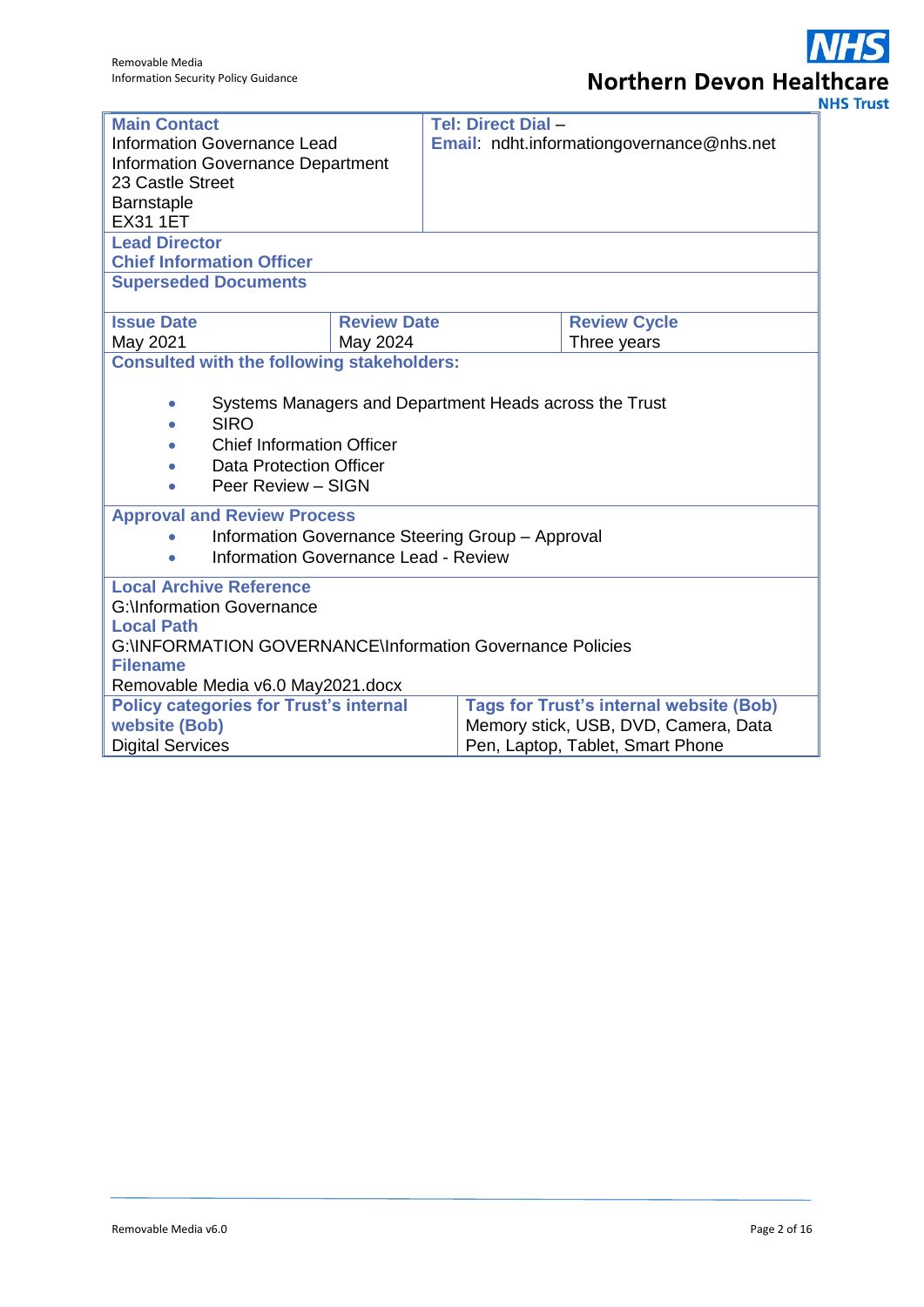# **CONTENTS**

| 1. |                                                                                   |
|----|-----------------------------------------------------------------------------------|
| 2. |                                                                                   |
|    |                                                                                   |
|    |                                                                                   |
|    |                                                                                   |
|    |                                                                                   |
|    |                                                                                   |
|    |                                                                                   |
| 3. |                                                                                   |
| 4. |                                                                                   |
|    |                                                                                   |
|    |                                                                                   |
|    |                                                                                   |
|    |                                                                                   |
|    |                                                                                   |
|    |                                                                                   |
| 5. |                                                                                   |
|    |                                                                                   |
|    | Process for Implementation and Monitoring Compliance and Effectiveness  10        |
| 6. |                                                                                   |
| 7. |                                                                                   |
| 8. |                                                                                   |
|    | Appendix A: Application form to apply for a Trust approved encrypted data stick10 |
|    |                                                                                   |
|    | Appendix C: Legal Obligations under Data Protection Act 2018/GDPR 10              |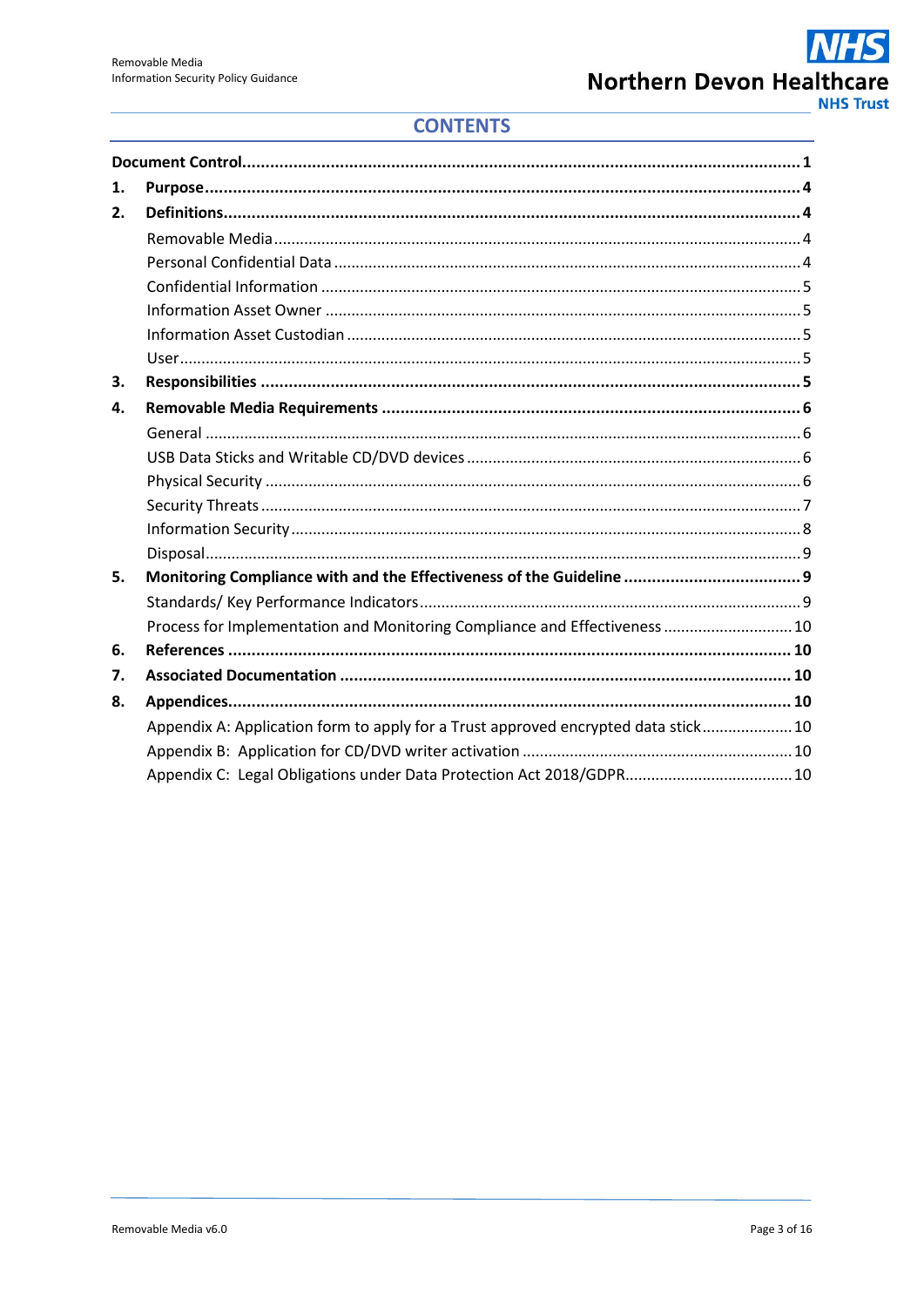# <span id="page-3-0"></span>**1. Purpose**

- **1.1.** To set the standards required to ensure that use of Removable Media complies with the Trust's [Information Security Policy](http://ndht.ndevon.swest.nhs.uk/policies/?p=9610) which requires that:
- **1.2.** "Removable media of all types that contain software or data from external sources, or that have been used on external equipment, require the approval of the Information Governance Team before they may be used on Trust's systems. Trust systems will be configured to prevent the writing of data to removable media which does not meet approved encryption standards."
- **1.3.** Following this guidance will ensure :
	- Protection and security of confidential data on removable media
	- The correct use of removable media

# <span id="page-3-2"></span><span id="page-3-1"></span>**2. Definitions**

## **Removable Media**

- **2.1.** Removable media is the term used to describe any kind of portable data storage device that can be connected to and removed from a computer or computer network (including wireless connection).
- **2.2.** Typical examples are:-
	- Data CDs or DVDs
	- Zip drives and portable hard drives
	- USB flash memory sticks, pens or other storage device including
	- MP3 players e.g. iPODs
	- **•** Laptop Computers and Tablets
	- PDAs (or palmtop computers)
	- Mobile phones and digital cameras
	- **•** Dictaphones
	- **Back Up Tapes**

### <span id="page-3-3"></span>**Personal Confidential Data**

**2.3.** This term describes personal information about identified or identifiable individuals, which should be kept private or secret. 'Personal' includes the Data Protection Act definition of personal data and sensitive personal data (see above), but it is extended to include dead as well as living people and 'confidential' includes both information 'given in confidence' and 'that which is owed a duty of confidence'.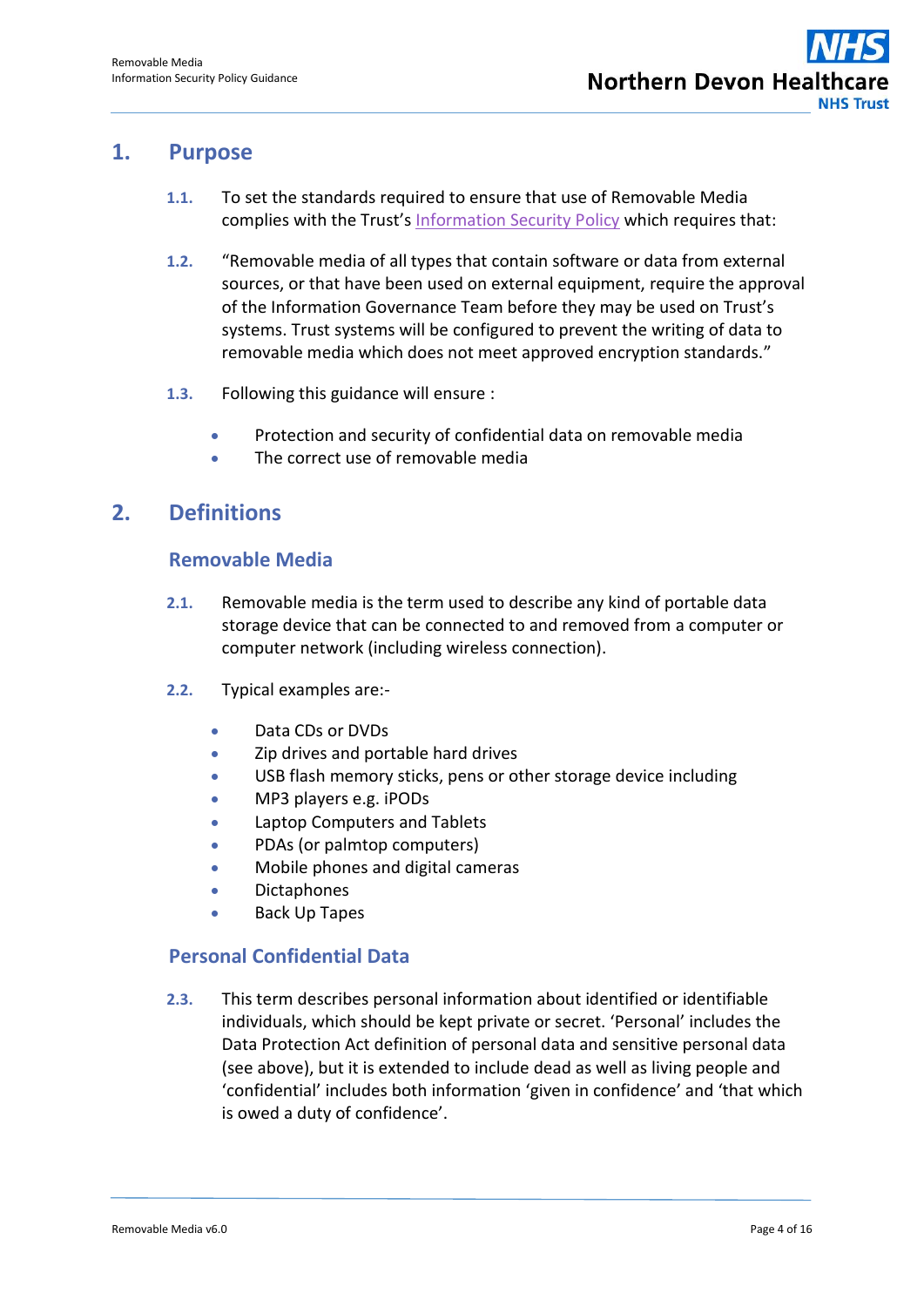## <span id="page-4-0"></span>**Confidential Information**

- **2.4.** "Confidential information" is any information which was given to the Trust in confidence or which is otherwise held under a duty of confidence. It includes Personal Confidential Data (see above) and information which is commercially confidential. Examples include:
	- Information arising out of Trust commercial contracts and related procurement exercises may be subject to a duty of confidentiality.
	- **•** Information relating to internal Trust business particularly where disclosure could harm or damage the reputation or image of the Trust
- **2.5.** For further details see [Confidentiality Policy](http://ndht.ndevon.swest.nhs.uk/policies/?p=40)

## <span id="page-4-1"></span>**Information Asset Owner**

**2.6.** An Information Asset Owner is a senior member of staff (usually a Head of Department or above) who is nominated as owner of one or more of the Trust's information assets. He or she will have direct responsibility for the risk management and security for the asset, and for its effective and efficient use.

### <span id="page-4-2"></span>**Information Asset Custodian**

**2.7.** IT Assets have an identified custodian. This may be, but is not necessarily the same as the Information Asset Owner. For example the custodian of a laptop may be the budget holder responsible for a service or the manager of a section, but information stored on the laptop may have a different Information Asset Owner.

### <span id="page-4-3"></span>**User**

**2.8.** A "User" is the end user who actually has access to a device or information system. For small personal devices such as a USB stick the User may also be the Information Asset Custodian. Other devices such as a department's laptop may be shared by multiple Users.

# <span id="page-4-4"></span>**3. Responsibilities**

**3.1.** See [Information Security Policy.](http://ndht.ndevon.swest.nhs.uk/policies/?p=9610)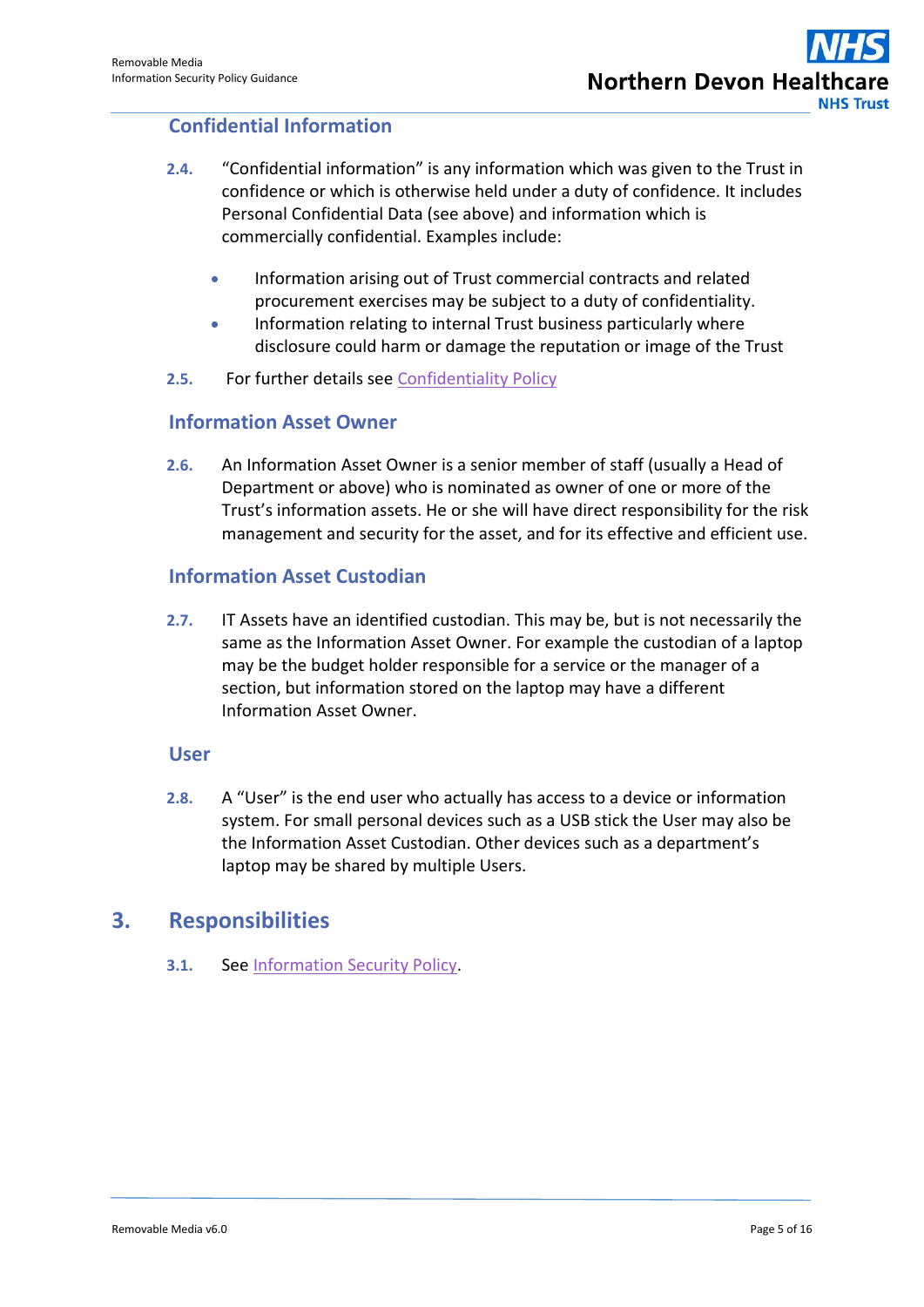# <span id="page-5-1"></span><span id="page-5-0"></span>**4. Removable Media Requirements**

#### **General**

- **4.1.** No Trust Confidential Information may be stored on removable media which is not encrypted to a minimum standard of AES256 save as permitted in the [Information Security Policy](http://ndht.ndevon.swest.nhs.uk/policies/?p=9610) (and see [4.8\)](#page-5-4). This exception covers digital cameras and medical diagnostic devices. Trust networks will not permit data to be written to unauthorised media although information may be capable of being uploaded.
- **4.2.** The Information Asset Custodian of a removable media device will allocate the media for the use of a User or Users within the named custodian's directorate or department.
- **4.3.** Only authorised staff should have access to Trust removable media.
- **4.4.** Staff should not use their own (or any unauthorised) portable device or digital storage device for Trust business. Only removable media devices authorised for use by IM&T department can be used within the Trust's IT infrastructure.
- **4.5.** The theft or the loss of a Trust removable media device should be reported via Datix in accordance with the Trust's Incident Reporting Policy.

### <span id="page-5-2"></span>**USB Data Sticks and Writable CD/DVD devices**

- **4.6.** If you have a business requirement for the use of an encrypted USB data stick then the Trust will provide one for business use. Please complete the USB data stick application form [available on the Intranet](http://ndht.ndevon.swest.nhs.uk/policies/?p=3123) (referred to as Appendix A) to be allocated a Trust approved USB data stick.
- **4.7.** If you use a CD or a DVD drive to write a CDs or DVDs for Trust business purposes, you will also have to register the CD/DVD drive by completing the CD and DVD activation application form also [available on the Intranet](http://ndht.ndevon.swest.nhs.uk/policies/?p=3123) (referred to as Appendix B).
- <span id="page-5-4"></span>**4.8.** Save in exceptional circumstances Personal Confidential Data or other Trust confidential data **must not be written** to USB storage or CD/DVD storage and this may only be done with the permission of Information Governance and, in the case of patient Personal Confidential Data, the Caldicott Guardian.

### <span id="page-5-3"></span>**Physical Security**

- **4.9.** The portability of removable media means that Users need to think about the physical security of the device and must ensure that:
	- It is not left unattended in any public place;
	- It is not left unattended in open offices. Users should therefore take one of the following actions: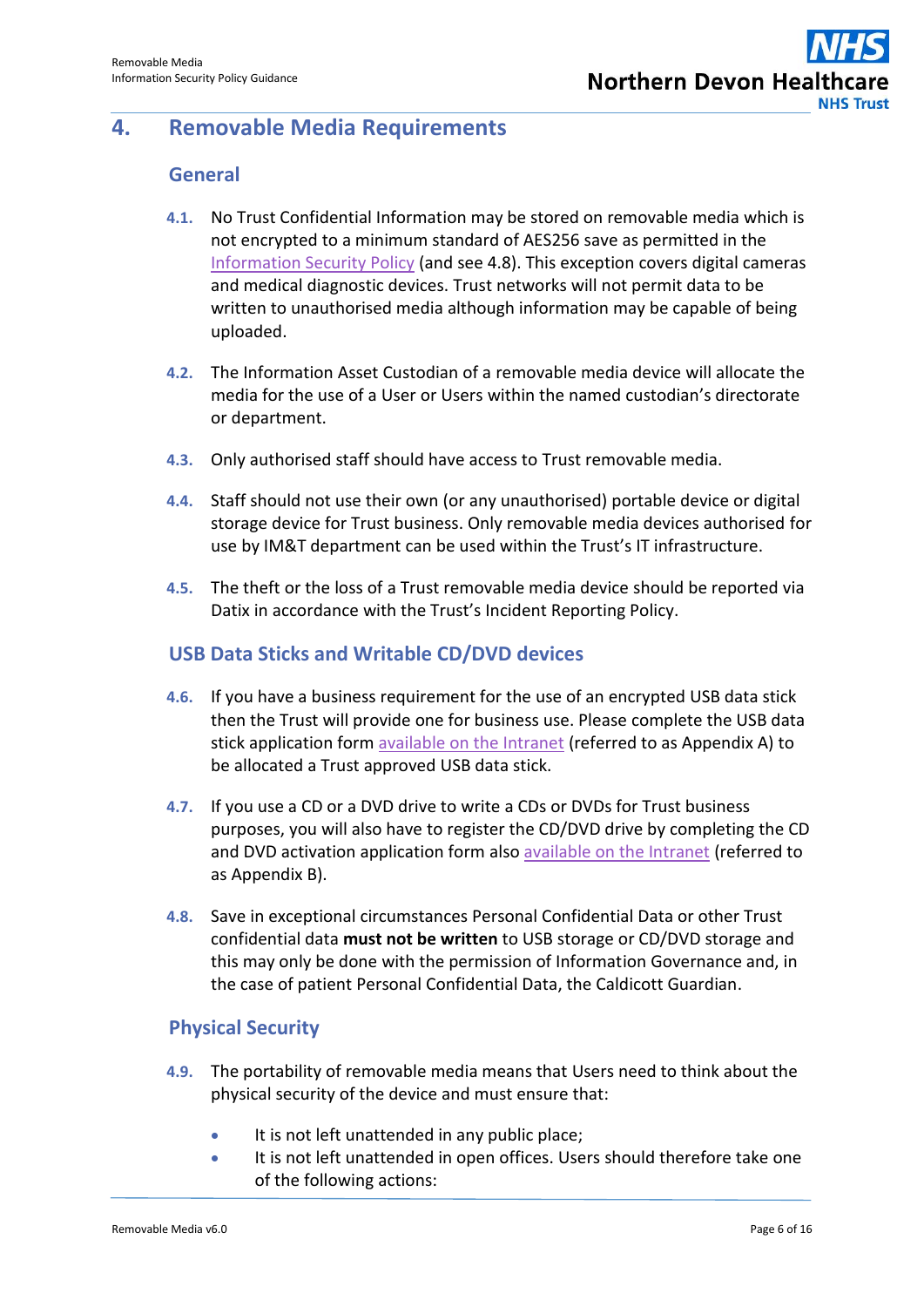- $\triangleright$  Ensure their office is kept secure when unattended;
- $\triangleright$  Ensure the media is securely locked in desk or filing cabinet when not in use;
- Whilst in transit removable media should:
	- $\triangleright$  Not be visible in a car when travelling between locations:
	- $\triangleright$  Be stored securely when not in use off site;
	- $\triangleright$  Not be left in places where a thief can easily steal them;
	- $\triangleright$  Kept with the User when on a train and not left in luggage racks
	- $\triangleright$  Not be accessed by unauthorised personnel/friends/relatives to use the device;
- It should never be left in the care of any other person who is not a Trust employee.

### <span id="page-6-0"></span>**Security Threats**

- **4.10.** In order to protect Trust equipment from security threats, viruses, spyware etc.:
	- Never attempt to access files from any removable media that you have found, not even to determine to whom it might belong – it could contain a computer virus; instead you should pass it to the IT Services Department;
	- Removable media must not be accessed using a Trust asset unless authorised by the custodian of that asset;
	- Any removable media should be checked for security threats using the Trust antivirus protocols;
- **4.11.** Before transferring any information from another source e.g. a CD or USB Stick to Trust systems. The screenshots below shows the data held on a Trust encrypted USB stick which has been copied from an external source. Before transferring to a Trust folder the user must right click the file(s) or folder(s) and scan the media with Sophos AntiVirus.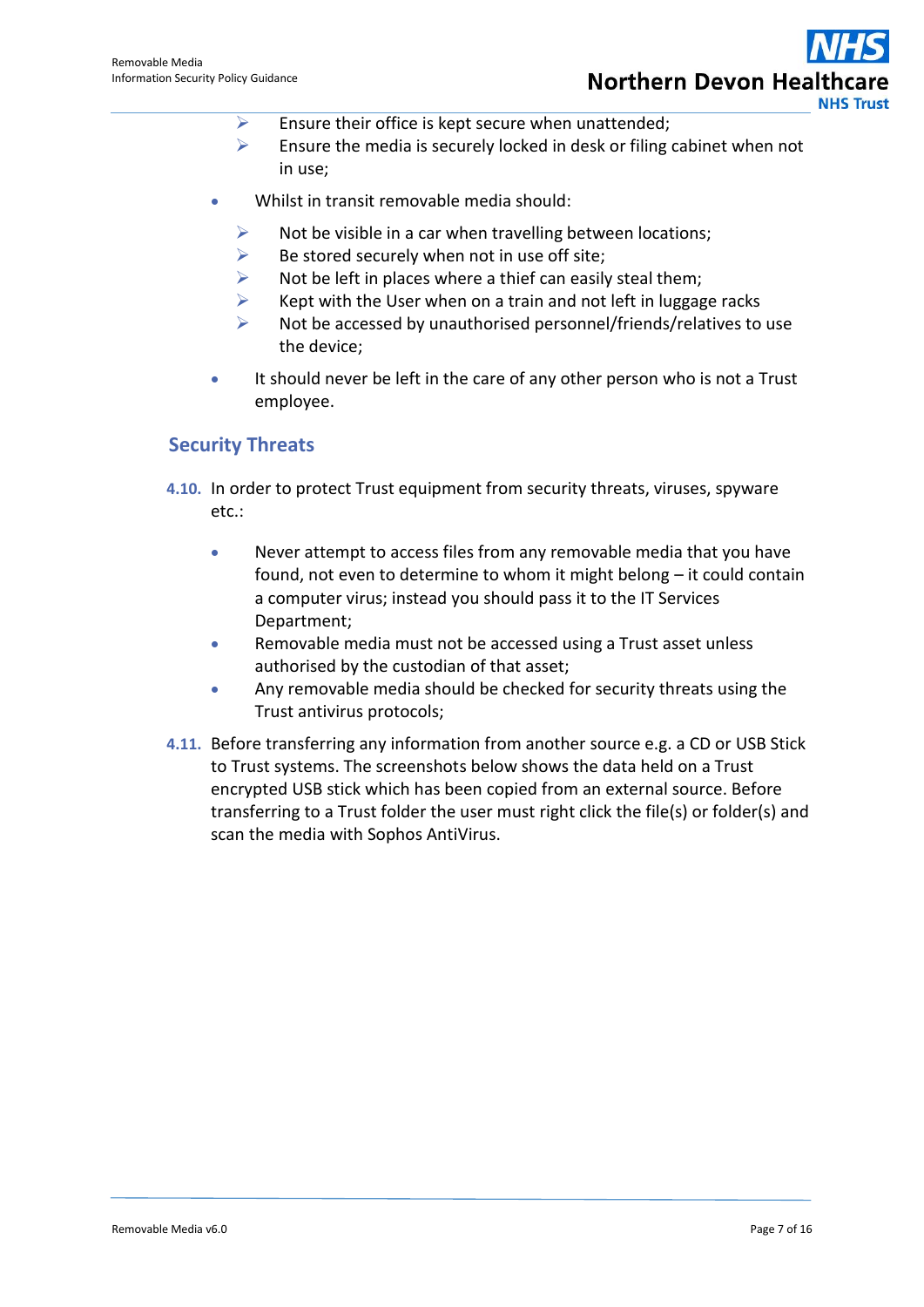| Open<br>Edit<br>New<br>Print<br>$7 - Z$ jp<br>⋟<br><b>CRC SHA</b>                                                                   |
|-------------------------------------------------------------------------------------------------------------------------------------|
| $\curvearrowright$ Share<br>Open with<br>Scan with Sophos Anti-Virus<br>⋋<br>Send to<br>Copy<br>Create shortcut<br>Delete<br>Rename |
| Properties                                                                                                                          |

**4.12.** Only if no issues are reported may the files be transferred:

| <sup>5</sup> "Right-Click Scan" summary | $-$                 |
|-----------------------------------------|---------------------|
| <b>Scan information</b>                 |                     |
| Items scanned:                          |                     |
| Items detected:                         |                     |
| Items dealt with:                       |                     |
| Items passed to Event Store             |                     |
| Items not accessible:                   |                     |
| Items encrypted or compressed:          |                     |
| Other errors:                           |                     |
|                                         | $More \gg$<br>Close |

**4.13.** This precaution must also be taken if the original source was the Trust's systems. E.g. a manager takes a draft policy away to work on at home and returns it after amendment using a Trust USB stick. The file may have become infected in use.

## <span id="page-7-0"></span>**Information Security**

- **4.14.** In order to ensure adherence to the Trust's Information Security, Confidentiality and data Protection Policies the guidance below MUST be followed:
	- As a general principle NO Personal Confidential Data or other Confidential Information should be stored on removable media unless authorised by the Information Asset Owner.
	- Personal Confidential Data (PCD) must only be stored on removable media that has been:
		- $\triangleright$  Purchased from the Trust approved list of removable media;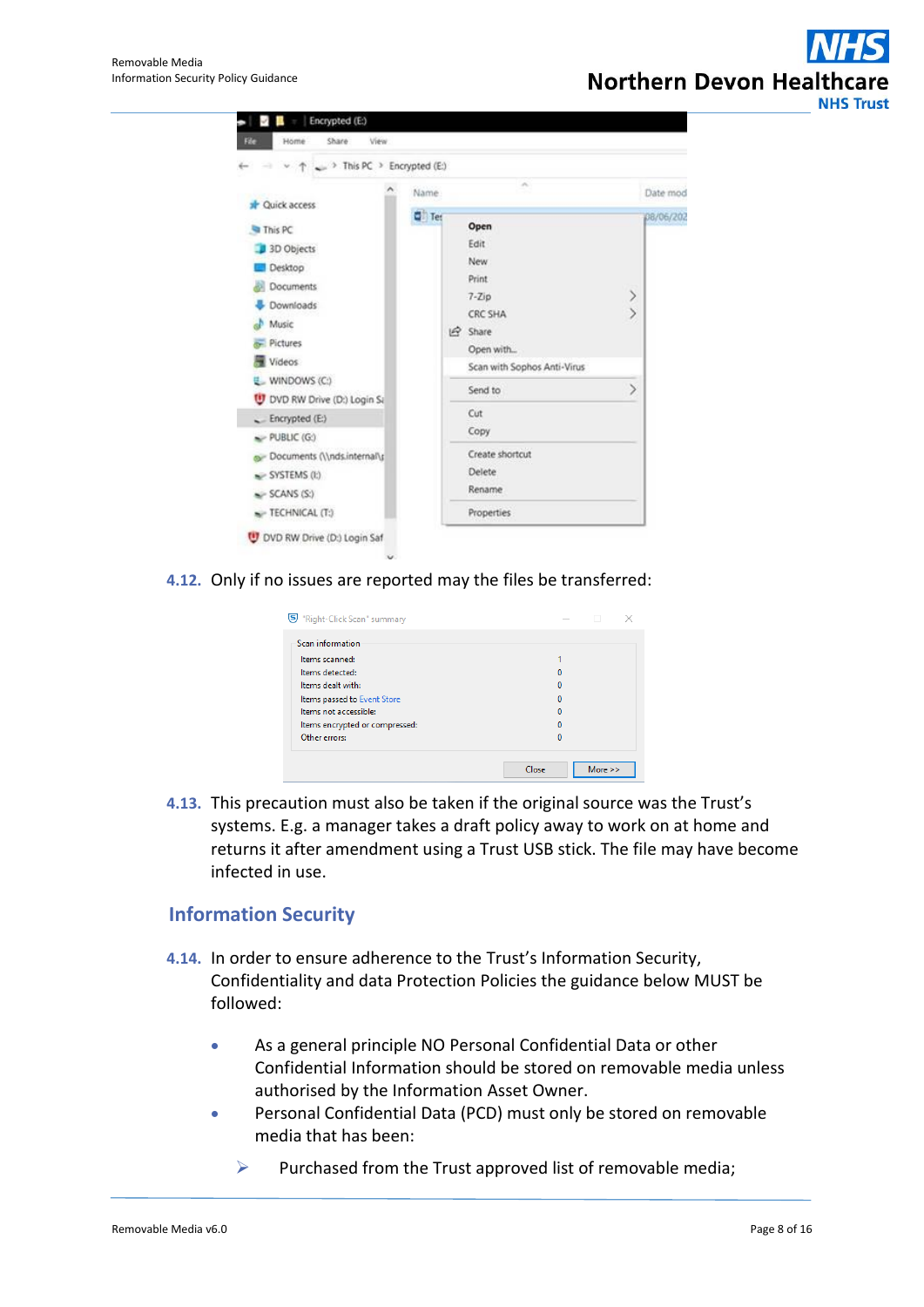- $\triangleright$  Protected by using the appropriate level of encryption;
- $\triangleright$  Users must also be aware of any requirements detailed in the Health Care Records policy where patient data is involved;
- Users must understand their requirements detailed in the Trusts Confidentiality Policy;
- Users should be aware that software and any data files created by staff on Trust removable media devices are the property of the Trust;
- Users should not copy / transfer / install unauthorised unlicensed software to a trust asset;
- Trust provided removable media should not be used as a permanent or indefinite storage mechanism. All data saved to a removable media device should be copied / moved to an appropriate network drive for backup purposes as soon as possible and in any event within 48 hours – this includes photography and other recordings. This is important because if the device becomes unusable, lost or stolen that information will be lost.
- If using removable media to send confidential information to another person or organisation (with permission – se[e 4.8\)](#page-5-4) further requirements will be found in the [Transfer of Confidential Information \(including Safe](http://ndht.ndevon.swest.nhs.uk/policies/?p=3120)  [Haven\) Policy](http://ndht.ndevon.swest.nhs.uk/policies/?p=3120)

## <span id="page-8-0"></span>**Disposal**

- **4.15.** Equipment is approved and issued for specific purposes. Removable Media must not be passed on to other staff without prior permission of the IT Asset Custodian. If a removable media device, all such changes must be logged on the department asset register.
- **4.16.** On no account should a device be transferred to another department without the consent of Information Governance & IT Services.
- **4.17.** Once a device becomes surplus to requirement the named IT Asset Custodian should arrange for it to be returned to IT Services for disposal or redistribution within the Trust.
- **4.18.** USB Sticks should be returned to Information Governance if no longer required. If a User leaves or changes job it should not be transferred directly to the replacement but returned, The new User must make a formal application – Appendix A.

# <span id="page-8-1"></span>**5. Monitoring Compliance with and the Effectiveness of the Guideline**

### <span id="page-8-2"></span>**Standards/ Key Performance Indicators**

**5.1.** See the [Information Security Policy.](http://ndht.ndevon.swest.nhs.uk/policies/?p=9610)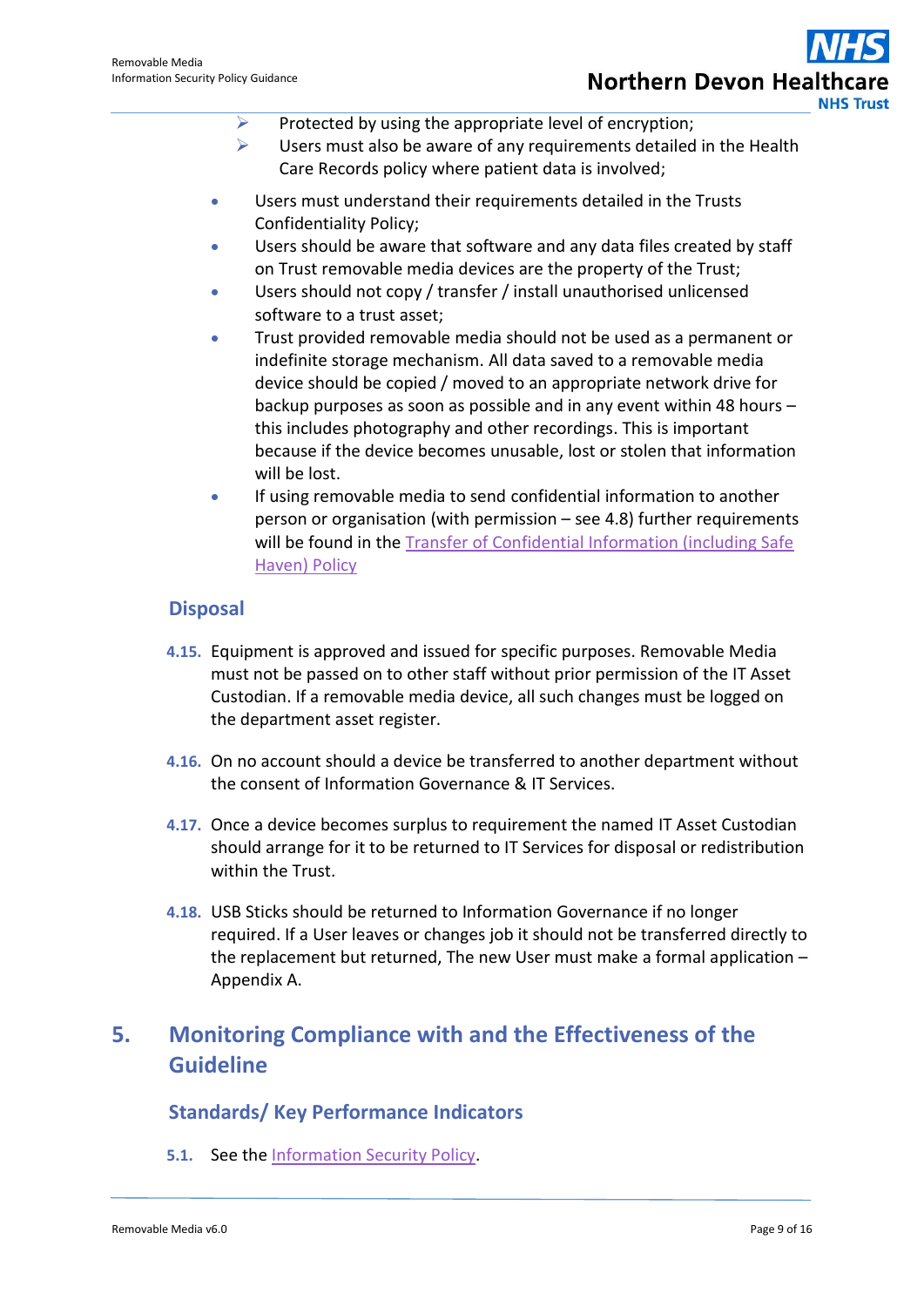<span id="page-9-0"></span>**Process for Implementation and Monitoring Compliance and Effectiveness**

- **5.2.** The Guidance will be published on the Intranet and notified to staff via Staff Express and / or Chief Executive Bulletin.
- **5.3.** The issues in this guidance are covered in mandatory induction and annual refresher IG Training.
- **5.4.** Monitoring will be in accordance with th[e Information Security Policy.](http://ndht.ndevon.swest.nhs.uk/policies/?p=9610)

# <span id="page-9-1"></span>**6. References**

- [NHS Digital Information Security Management NHS code of practice](https://digital.nhs.uk/data-and-information/looking-after-information/data-security-and-information-governance/codes-of-practice-for-handling-information-in-health-and-care/information-security-management-nhs-code-of-practice)
- [ICO Data Protection Act 2018 GDPR Guide Article 5](https://ico.org.uk/for-organisations/guide-to-data-protection/guide-to-the-general-data-protection-regulation-gdpr/principles/)
- [Dat Protection Act 2018](https://www.legislation.gov.uk/ukpga/2018/12/contents/enacted)

# <span id="page-9-2"></span>**7. Associated Documentation**

- **•** [Information Security Policy](http://ndht.ndevon.swest.nhs.uk/policies/?p=9610)
- [Confidentiality Policy](https://ndht.ndevon.swest.nhs.uk/confidentiality-policy/)
- [Data Protection Policy](http://ndht.ndevon.swest.nhs.uk/policies/?p=7224)
- [Transfer of Confidential Information \(including Safe Haven\) Policy](http://ndht.ndevon.swest.nhs.uk/policies/?p=3120)
- [Information Governance Handbook](http://ndht.ndevon.swest.nhs.uk/policies/?p=13132)

# <span id="page-9-4"></span><span id="page-9-3"></span>**8. Appendices**

# **Appendix A: Application form to apply for a Trust approved encrypted data stick**

See [Intranet f](http://ndht.ndevon.swest.nhs.uk/policies/?p=3123)or usable Form

## <span id="page-9-5"></span>**Appendix B: Application for CD/DVD writer activation**

See [Intranet f](http://ndht.ndevon.swest.nhs.uk/policies/?p=3123)or usable Form

## <span id="page-9-6"></span>**Appendix C: Legal Obligations under Data Protection Act 2018/GDPR**

When Trust staff are deciding to share personal confidential data to other healthcare providers, to local authorities, CCGs, and third-party organisations, you must understand the legal requirements under the following legislation. This will be useful to staff prior to completing a Data Privacy Impact Assessment.

#### **Article 5 – Principles relating to processing of personal data**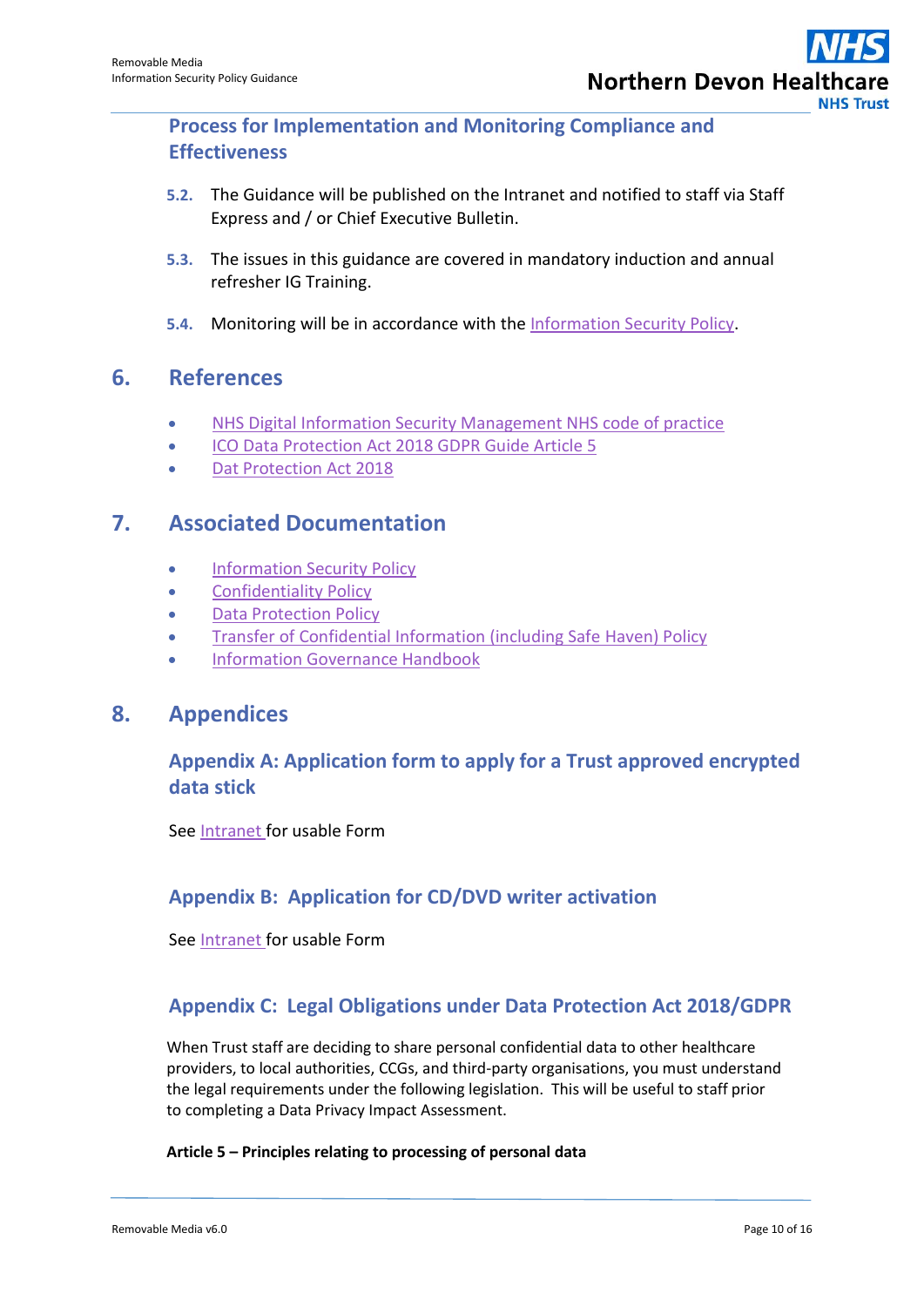**1.** Personal data shall be:

a) processed lawfully, fairly and in a transparent manner in relation to the data subject ('lawfulness, fairness and transparency');

b) collected for specified, explicit and legitimate purposes and not further processed in a manner that is incompatible with those purposes; further processing for archiving purposes in the public interest, scientific or historical research purposes or statistical purposes shall, in accordance with [Article](https://gdpr-info.eu/art-89-gdpr/) 89(1), not be considered to be incompatible with the initial purposes ('purpose limitation');

c) adequate, relevant and limited to what is necessary in relation to the purposes for which they are processed ('data minimisation');

d) accurate and, where necessary, kept up to date; every reasonable step must be taken to ensure that personal data that are inaccurate, having regard to the purposes for which they are processed, are erased or rectified without delay ('accuracy');

e) kept in a form which permits identification of data subjects for no longer than is necessary for the purposes for which the personal data are processed; personal data may be stored for longer periods insofar as the personal data will be processed solely for archiving purposes in the public interest, scientific or historical research purposes or statistical purposes in accordance with [Article](https://gdpr-info.eu/art-89-gdpr/) 89(1) subject to implementation of the appropriate technical and organisational measures required by this Regulation in order to safeguard the rights and freedoms of the data subject ('storage limitation');

f) processed in a manner that ensures appropriate security of the personal data, including protection against unauthorised or unlawful processing and against accidental loss, destruction or damage, using appropriate technical or organisational measures ('integrity and confidentiality').

**2.** The controller shall be responsible for, and be able to demonstrate compliance with, paragraph 1 ('accountability').

#### **Article 6 – Lawfulness of processing**

**1.** Processing shall be lawful only if and to the extent that at least one of the following applies:

a) the data subject has given consent to the processing of his or her personal data for one or more specific purposes.

b) processing is necessary for the performance of a contract to which the data subject is party or to take steps at the request of the data subject prior to entering into a contract.

c) processing is necessary for compliance with a legal obligation to which the controller is subject.

d) processing is necessary in order to protect the vital interests of the data subject or of another natural person.

1. processing is necessary for the performance of a task carried out in the public interest or in the exercise of official authority vested in the controller.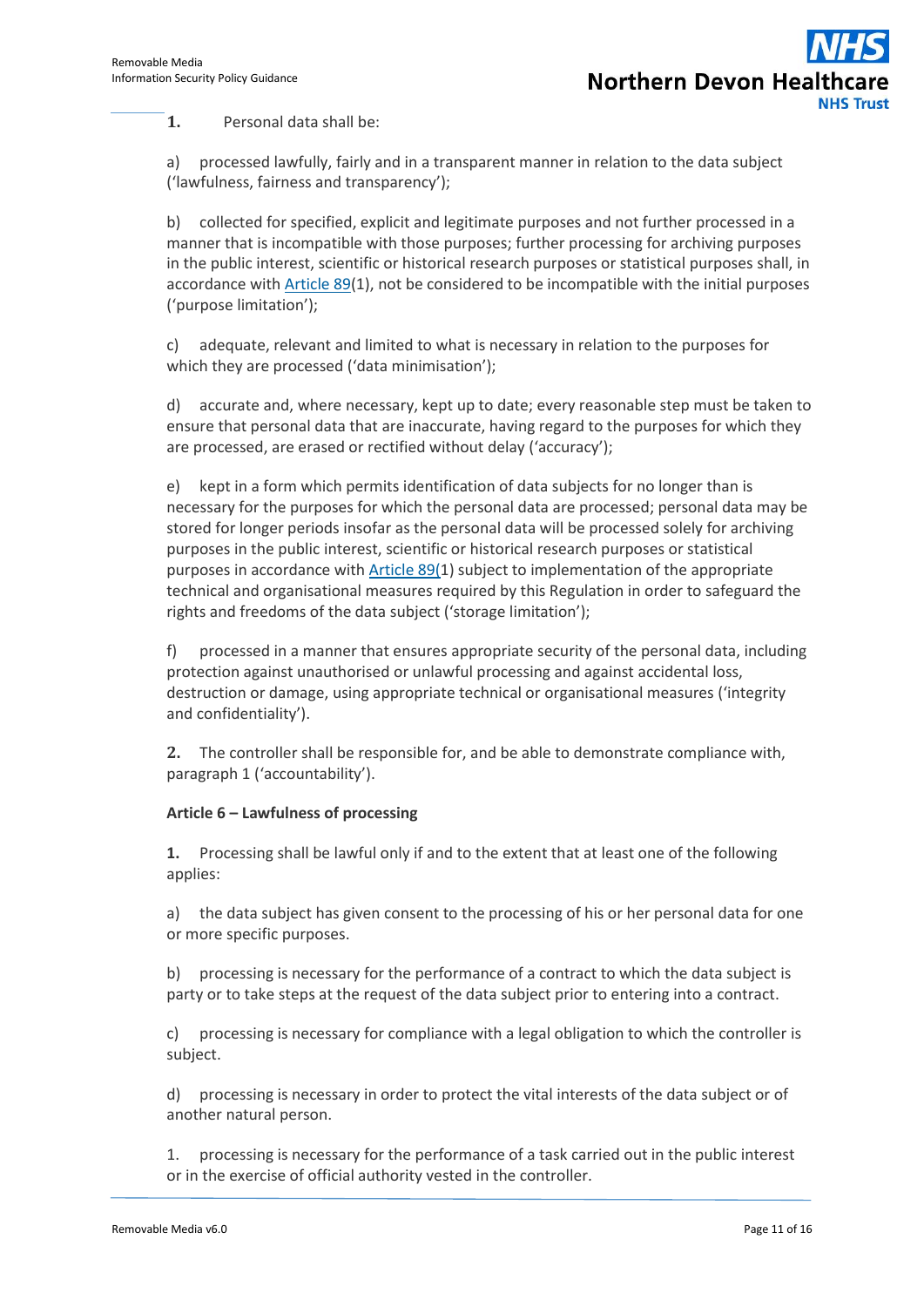

2. processing is necessary for the purposes of the legitimate interests pursued by the controller or by a third party, except where such interests are overridden by the interests or fundamental rights and freedoms of the data subject which require protection of personal data, in particular where the data subject is a child.

 $2$ Point (f) of the first subparagraph shall not apply to processing carried out by public authorities in the performance of their tasks.

**2.** Member States may maintain or introduce more specific provisions to adapt the application of the rules of this Regulation with regard to processing for compliance with points (c) and (e) of paragraph 1 by determining more precisely specific requirements for the processing and other measures to ensure lawful and fair processing including for other specific processing situations as provided for in [Chapter](https://gdpr-info.eu/chapter-9/) IX.

**3.** <sup>1</sup> <sup>1</sup>The basis for the processing referred to in point (c) and (e) of paragraph 1 shall be laid down by:

- a) Union law; or
- b) Member State law to which the controller is subject.

 $2$ The purpose of the processing shall be determined in that legal basis or, as regards the processing referred to in point (e) of paragraph 1, shall be necessary for the performance of a task carried out in the public interest or in the exercise of official authority vested in the controller. <sup>3</sup>That legal basis may contain specific provisions to adapt the application of rules of this Regulation, inter alia: the general conditions governing the lawfulness of processing by the controller; the types of data which are subject to the processing; the data subjects concerned; the entities to, and the purposes for which, the personal data may be disclosed; the purpose limitation; storage periods; and processing operations and processing procedures, including measures to ensure lawful and fair processing such as those for other specific processing situations as provided for in **[Chapter](https://gdpr-info.eu/chapter-9/) IX**. <sup>4</sup>The Union or the Member State law shall meet an objective of public interest and be proportionate to the legitimate aim pursued.

**4.** Where the processing for a purpose other than that for which the personal data have been collected is not based on the data subject's consent or on a Union or Member State law which constitutes a necessary and proportionate measure in a democratic society to safeguard the objectives referred to in [Article](https://gdpr-info.eu/art-23-gdpr/) 23(1), the controller shall, in order to ascertain whether processing for another purpose is compatible with the purpose for which the personal data are initially collected, take into account, inter alia:

a) any link between the purposes for which the personal data have been collected and the purposes of the intended further processing.

b) the context in which the personal data have been collected, in particular regarding the relationship between data subjects and the controller.

c) the nature of the personal data, in particular whether special categories of personal data are processed, pursuant to [Article](https://gdpr-info.eu/art-9-gdpr/) 9, or whether personal data related to criminal convictions and offences are processed, pursuant to [Article](https://gdpr-info.eu/art-10-gdpr/) 10;

d) the possible consequences of the intended further processing for data subjects.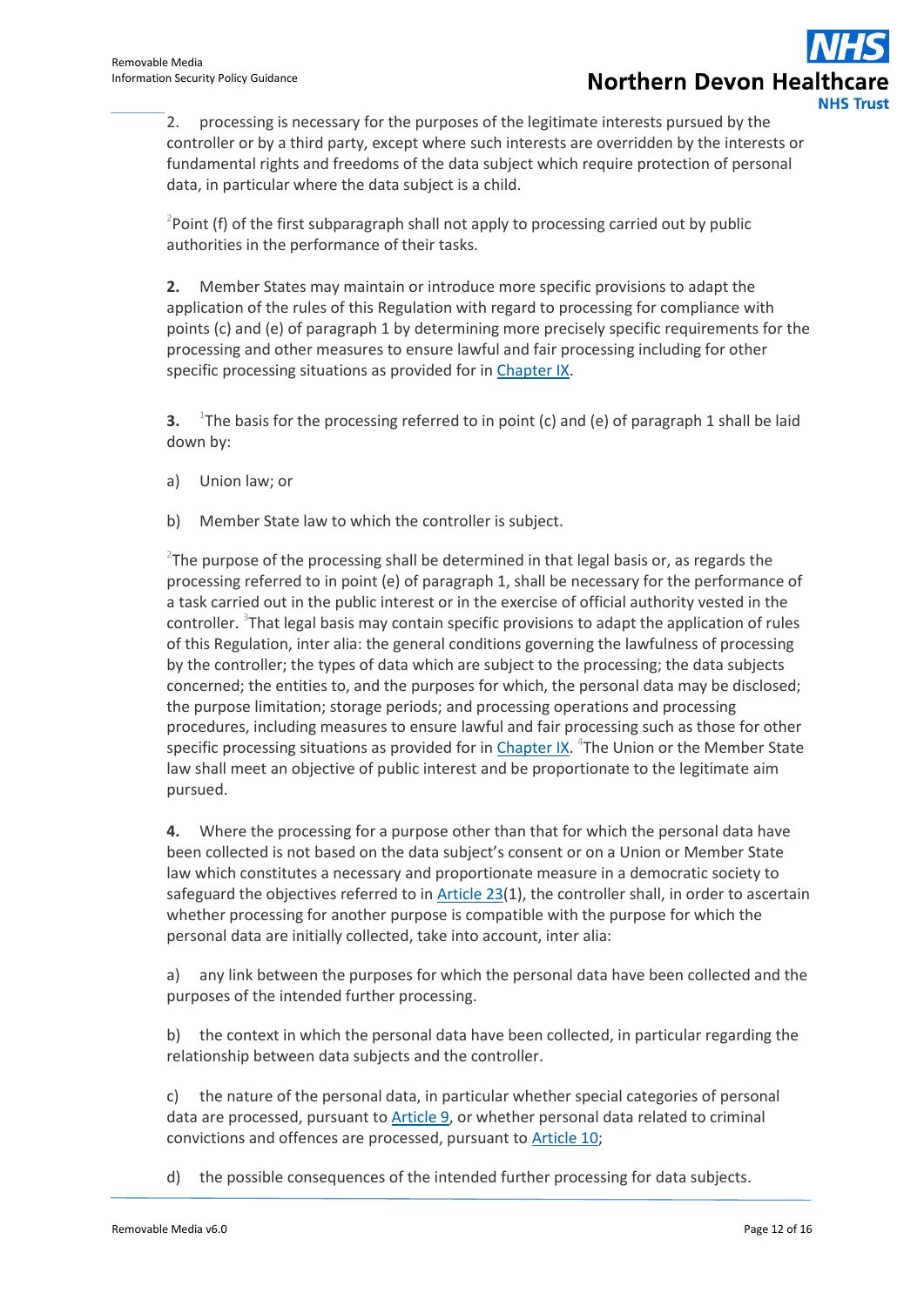

e) the existence of appropriate safeguards, which may include encryption or pseudonymisation.

#### **Article 9 – Processing of special categories of personal data**

**1.** Processing of personal data revealing racial or ethnic origin, political opinions, religious or philosophical beliefs, or trade union membership, and the processing of genetic data, biometric data for the purpose of uniquely identifying a natural person, data concerning health or data concerning a natural person's sex life or sexual orientation shall be prohibited.

**2.** Paragraph 1 shall not apply if one of the following applies:

a) the data subject has given explicit consent to the processing of those personal data for one or more specified purposes, except where Union or Member State law provide that the prohibition referred to in paragraph 1 may not be lifted by the data subject.

b) processing is necessary for the purposes of carrying out the obligations and exercising specific rights of the controller or of the data subject in the field of employment and social security and social protection law in so far as it is authorised by Union or Member State law or a collective agreement pursuant to Member State law providing for appropriate safeguards for the fundamental rights and the interests of the data subject.

c) processing is necessary to protect the vital interests of the data subject or of another natural person where the data subject is physically or legally incapable of giving consent.

d) processing is carried out in the course of its legitimate activities with appropriate safeguards by a foundation, association or any other not-for-profit body with a political, philosophical, religious or trade union aim and on condition that the processing relates solely to the members or to former members of the body or to persons who have regular contact with it in connection with its purposes and that the personal data are not disclosed outside that body without the consent of the data subjects;

e) processing relates to personal data which are manifestly made public by the data subject.

f) processing is necessary for the establishment, exercise or defence of legal claims or whenever courts are acting in their judicial capacity.

g) processing is necessary for reasons of substantial public interest, on the basis of Union or Member State law which shall be proportionate to the aim pursued, respect the essence of the right to data protection and provide for suitable and specific measures to safeguard the fundamental rights and the interests of the data subject;

h) processing is necessary for the purposes of preventive or occupational medicine, for the assessment of the working capacity of the employee, medical diagnosis, the provision of health or social care or treatment or the management of health or social care systems and services on the basis of Union or Member State law or pursuant to contract with a health professional and subject to the conditions and safeguards referred to in paragraph 3;

i) processing is necessary for reasons of public interest in the area of public health, such as protecting against serious cross-border threats to health or ensuring high standards of quality and safety of health care and of medicinal products or medical devices, on the basis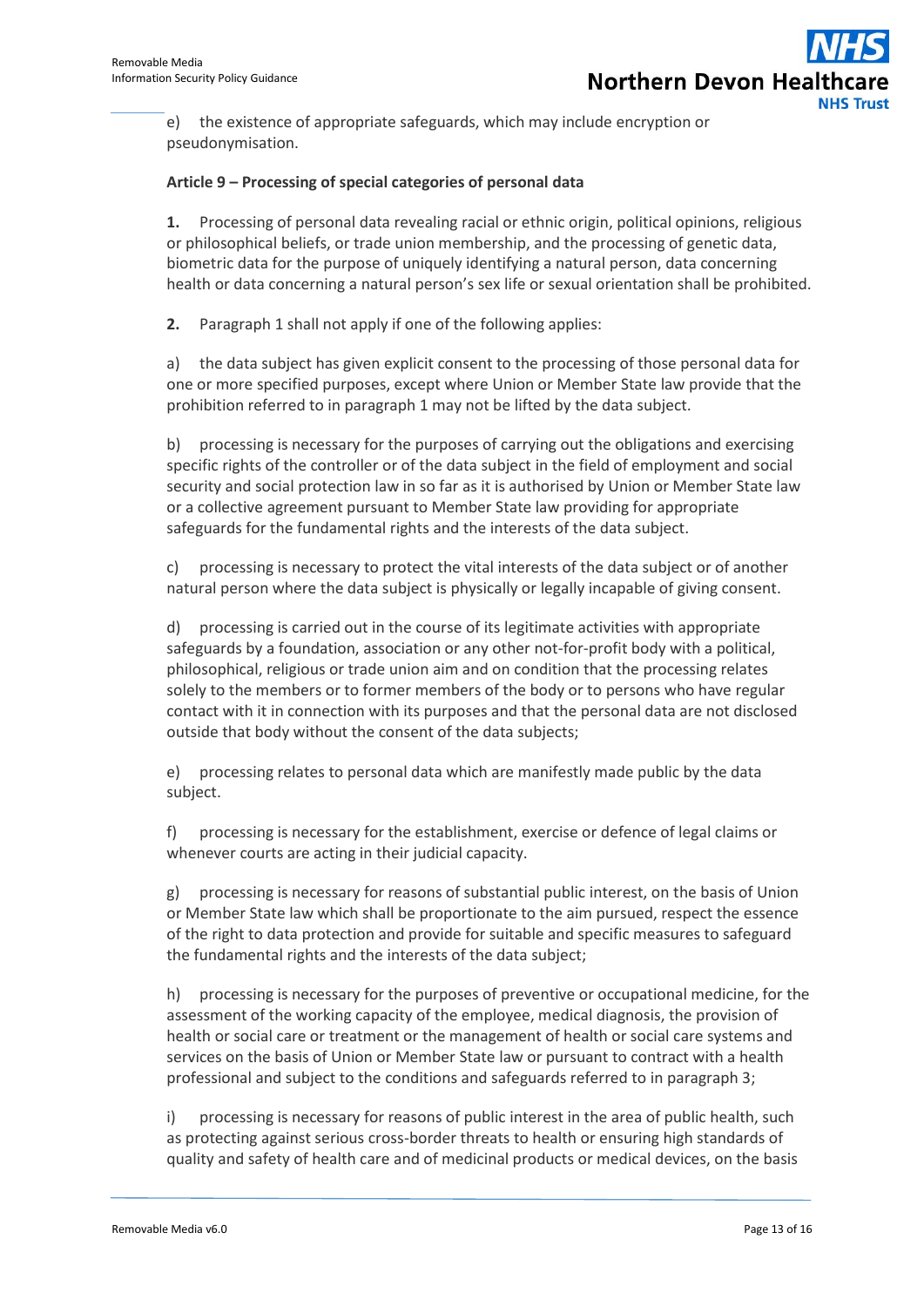

of Union or Member State law which provides for suitable and specific measures to safeguard the rights and freedoms of the data subject, in particular professional secrecy.

j) processing is necessary for archiving purposes in the public interest, scientific or historical research purposes or statistical purposes in accordance with [Article](https://gdpr-info.eu/art-89-gdpr/) 89(1) based on Union or Member State law which shall be proportionate to the aim pursued, respect the essence of the right to data protection and provide for suitable and specific measures to safeguard the fundamental rights and the interests of the data subject.

**2** Personal data referred to in paragraph 1 may be processed for the purposes referred to in point (h) of paragraph 2 when those data are processed by or under the responsibility of a professional subject to the obligation of professional secrecy under Union or Member State law or rules established by national competent bodies or by another person also subject to an obligation of secrecy under Union or Member State law or rules established by national competent bodies.

**3** Member States may maintain or introduce further conditions, including limitations, with regard to the processing of genetic data, biometric data or data concerning health.

#### **Article 10 – Processing of personal data relating to criminal convictions and offences**

 $1$ Processing of personal data relating to criminal convictions and offences or related security measures based on [Article](https://gdpr-info.eu/art-6-gdpr/) 6(1) shall be carried out only under the control of official authority or when the processing is authorised by Union or Member State law providing for appropriate safeguards for the rights and freedoms of data subjects. <sup>2</sup>Any comprehensive register of criminal convictions shall be kept only under the control of official authority

#### **Article 32 – Security of Processing**

**1.** Taking into account the state of the art, the costs of implementation and the nature, scope, context and purposes of processing as well as the risk of varying likelihood and severity for the rights and freedoms of natural persons, the controller and the processor shall implement appropriate technical and organisational measures to ensure a level of security appropriate to the risk, including inter alia as appropriate:

1. the pseudonymisation and encryption of personal data;

2. the ability to ensure the ongoing confidentiality, integrity, availability and resilience of processing systems and services;

3. the ability to restore the availability and access to personal data in a timely manner in the event of a physical or technical incident;

4. a process for regularly testing, assessing and evaluating the effectiveness of technical and organisational measures for ensuring the security of the processing.

**2.** In assessing the appropriate level of security account shall be taken in particular of the risks that are presented by processing, in particular from accidental or unlawful destruction, loss, alteration, unauthorised disclosure of, or access to personal data transmitted, stored or otherwise processed.

**3.** Adherence to an approved code of conduct as referred to in **[Article 40](https://gdpr.eu/article-40-proper-application-of-the-regulation)** or an approved certification mechanism as referred to in **[Article 42](https://gdpr.eu/article-42-data-protection-certification)** may be used as an element by which to demonstrate compliance with the requirements set out in paragraph 1 of this Article.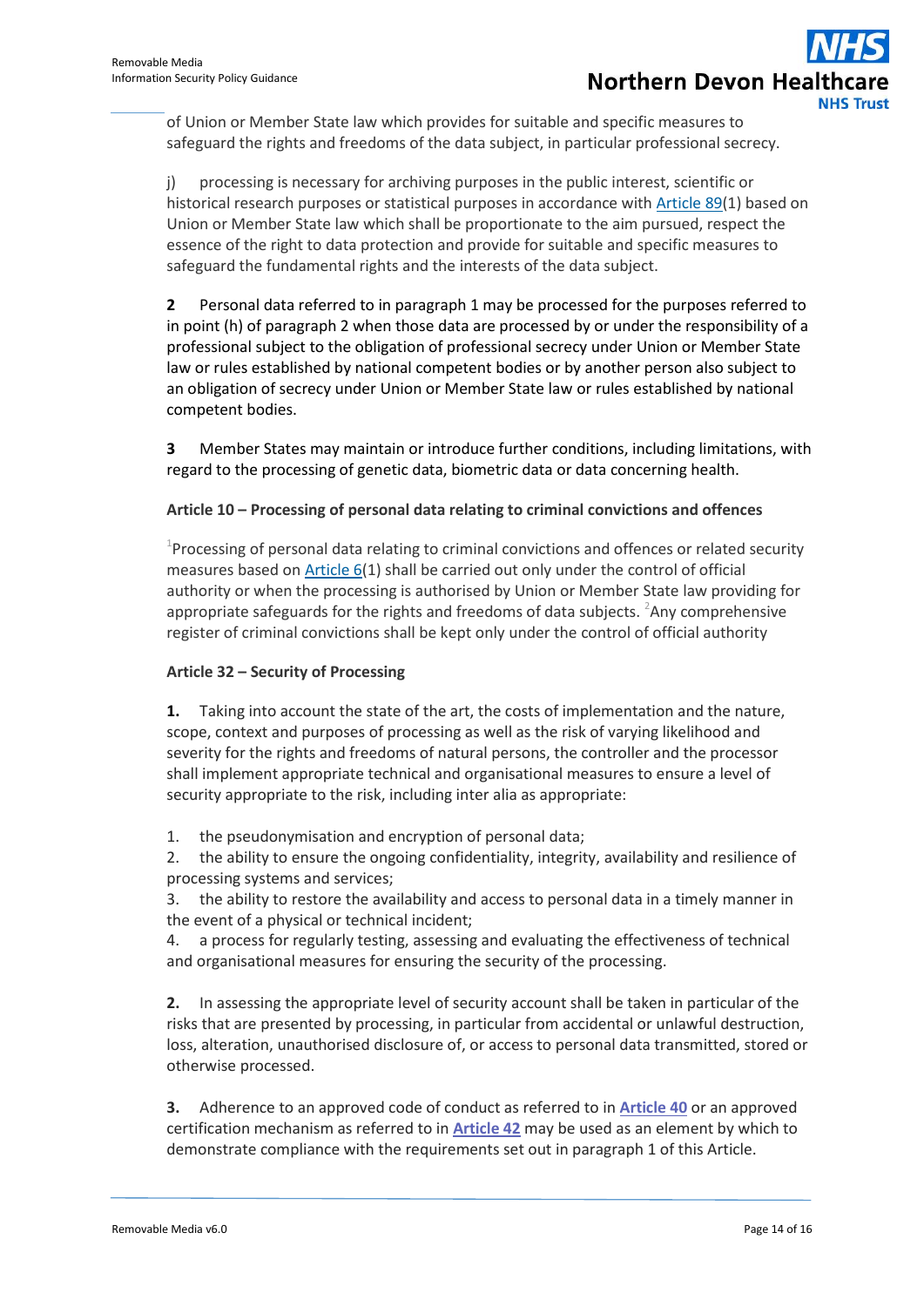

**4.** The controller and processor shall take steps to ensure that any natural person acting under the authority of the controller or the processor who has access to personal data does not process them except on instructions from the controller, unless he or she is required to do so by Union or Member State law

#### **Article 35 – Data Protection Impact Assessment**

**1.** Where a type of processing in particular using new technologies, and taking into account the nature, scope, context and purposes of the processing, is likely to result in a high risk to the rights and freedoms of natural persons, the controller shall, prior to the processing, carry out an assessment of the impact of the envisaged processing operations on the protection of personal data. A single assessment may address a set of similar processing operations that present similar high risks.

**2.** The controller shall seek the advice of the data protection officer, where designated, when carrying out a data protection impact assessment.

**3.** A data protection impact assessment referred to in paragraph 1 shall in particular be required in the case of:

1. a systematic and extensive evaluation of personal aspects relating to natural persons which is based on automated processing, including profiling, and on which decisions are based that produce legal effects concerning the natural person or similarly significantly affect the natural person;

2. processing on a large scale of special categories of data referred to in **[Article 9](https://gdpr.eu/article-9-processing-special-categories-of-personal-data-prohibited)**(1), or of personal data relating to criminal convictions and offences referred to in **[Article 10](https://gdpr.eu/article-10-personal-data-relating-to-criminal-convictions-and-offences)**; or 3. a systematic monitoring of a publicly accessible area on a large scale.

**4.** The supervisory authority shall establish and make public a list of the kind of processing operations which are subject to the requirement for a data protection impact assessment pursuant to paragraph 1. The supervisory authority shall communicate those lists to the Board referred to in **[Article 68](https://gdpr.eu/article-68-what-is-the-european-data-protection-board)**.

**5.** The supervisory authority may also establish and make public a list of the kind of processing operations for which no data protection impact assessment is required. The supervisory authority shall communicate those lists to the Board.

**6.** Prior to the adoption of the lists referred to in paragraphs 4 and 5, the competent supervisory authority shall apply the consistency mechanism referred to in **[Article 63](https://gdpr.eu/article-63-supervisory-authority-consistency-mechanism)** where such lists involve processing activities which are related to the offering of goods or services to data subjects or to the monitoring of their behaviour in several Member States, or may substantially affect the free movement of personal data within the Union.

**7.** The assessment shall contain at least:

1. a systematic description of the envisaged processing operations and the purposes of the processing, including, where applicable, the legitimate interest pursued by the controller;

2. an assessment of the necessity and proportionality of the processing operations in relation to the purposes;

3. an assessment of the risks to the rights and freedoms of data subjects referred to in paragraph 1; and